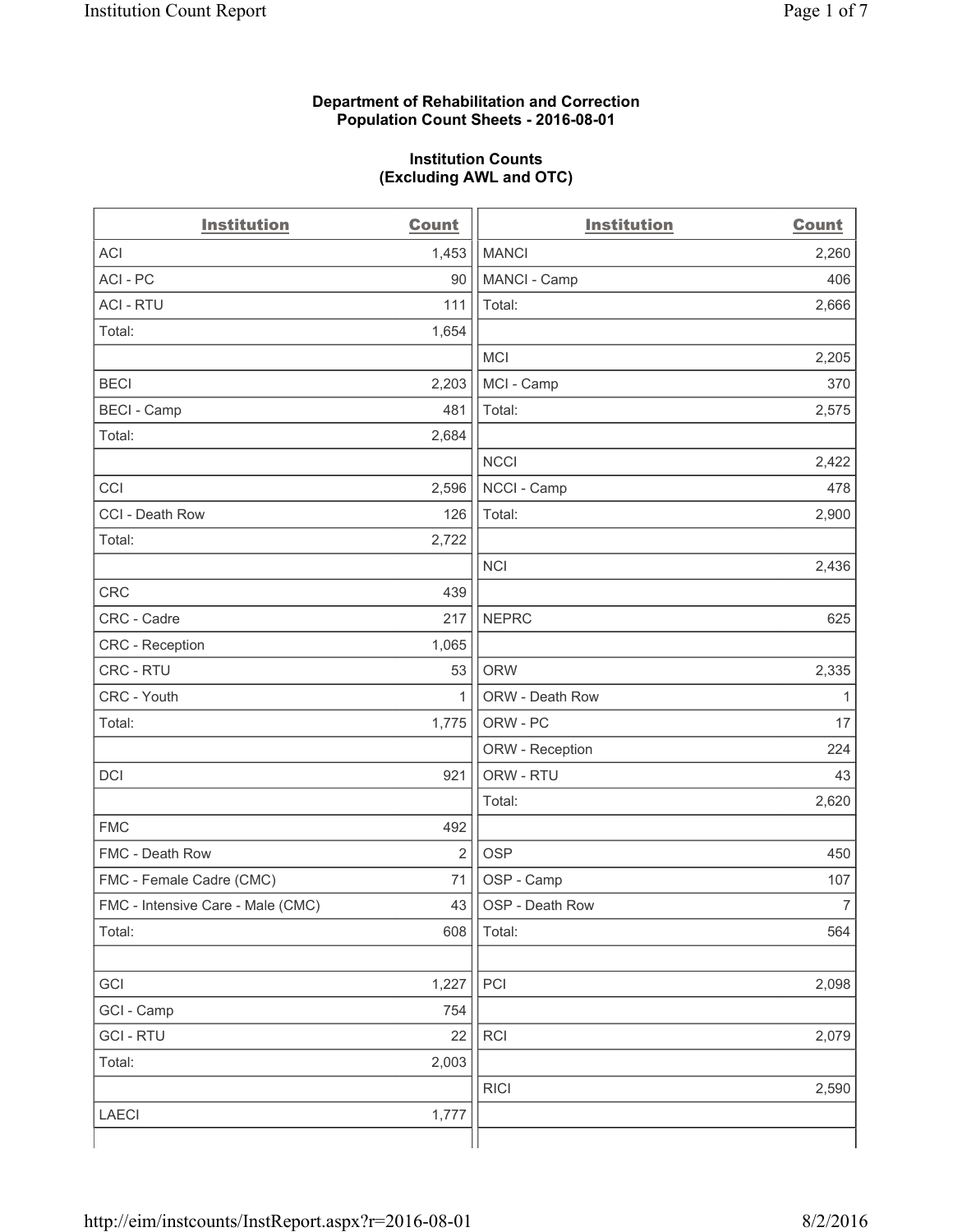|                          |       |                | <b>Total Population:</b> | 50,825 |
|--------------------------|-------|----------------|--------------------------|--------|
|                          |       |                |                          |        |
|                          |       | Total:         |                          | 1,224  |
|                          |       | <b>WCI-RTU</b> |                          | 85     |
| Total:                   | 1,953 | <b>WCI</b>     |                          | 1,139  |
| MACI - Minimum           | 1,288 |                |                          |        |
| <b>MACI</b>              | 665   | Total:         |                          | 1,212  |
|                          |       | TOCI - PC      |                          | 116    |
| Total:                   | 1,667 | <b>TOCI</b>    |                          | 1,096  |
| <b>LORCI - Reception</b> | 1,233 |                |                          |        |
| LORCI - Cadre            | 168   | Total:         |                          | 1,474  |
| LORCI                    | 266   | TCI - Camp     |                          | 400    |
|                          |       | <b>TCI</b>     |                          | 1,074  |
| LOCI                     | 2,293 |                |                          |        |
|                          |       | Total:         |                          | 1,232  |
| Total:                   | 2,442 | SOCF - RTU     |                          | 56     |
| LECI - Camp              | 169   | SOCF           |                          | 1,176  |
| LECI                     | 2,273 |                |                          |        |
|                          |       | SCI            |                          | 2,031  |

\* The Total Population includes 30 Offenders with Reason Codes 30 & 31. \*\* The Total Population includes 35 Offenders with Reason Code 0A.

# **Male Population by Security Level (Include AWL and Exclude OTC)**

| <b>Security Level</b>  |                   | <b>Body</b> | AWL            | $(-OTC)$       | <b>Total</b> |
|------------------------|-------------------|-------------|----------------|----------------|--------------|
| Total Level 5          |                   | 108         | $\overline{2}$ | $\overline{2}$ | 108          |
| Total Level 4          |                   | 1,910       | 19             | 17             | 1,912        |
| Total Level 3          |                   | 11,993      | 161            | 135            | 12,019       |
| Total Level 2          |                   | 16.724      | 217            | 164            | 16,777       |
| Total Level 1          |                   | 15,623      | 154            | 88             | 15,689       |
| <b>Total Death Row</b> |                   | 136         |                | 0              | 137          |
|                        | <b>Total Male</b> | 46,494      | 554            | 406            | 46,642       |

## **Female Population by Institution (Include AWL and Exclude OTC)**

| <b>Institution</b>       | <b>Body</b> | <b>AWL</b> | $(-OTC)$ | <b>Total</b> |
|--------------------------|-------------|------------|----------|--------------|
| <b>DCI</b>               | 921         |            | 6        | 922          |
| <b>FMC</b>               | 26          | 3          |          | 27           |
| FMC - Female Cadre (CMC) | 71          | ◠          | ◠        | 71           |
| <b>NEPRC</b>             | 625         | 20         | 14       | 631          |
| <b>ORW</b>               | 2,335       | 50         | 28       | 2,357        |
|                          |             |            |          |              |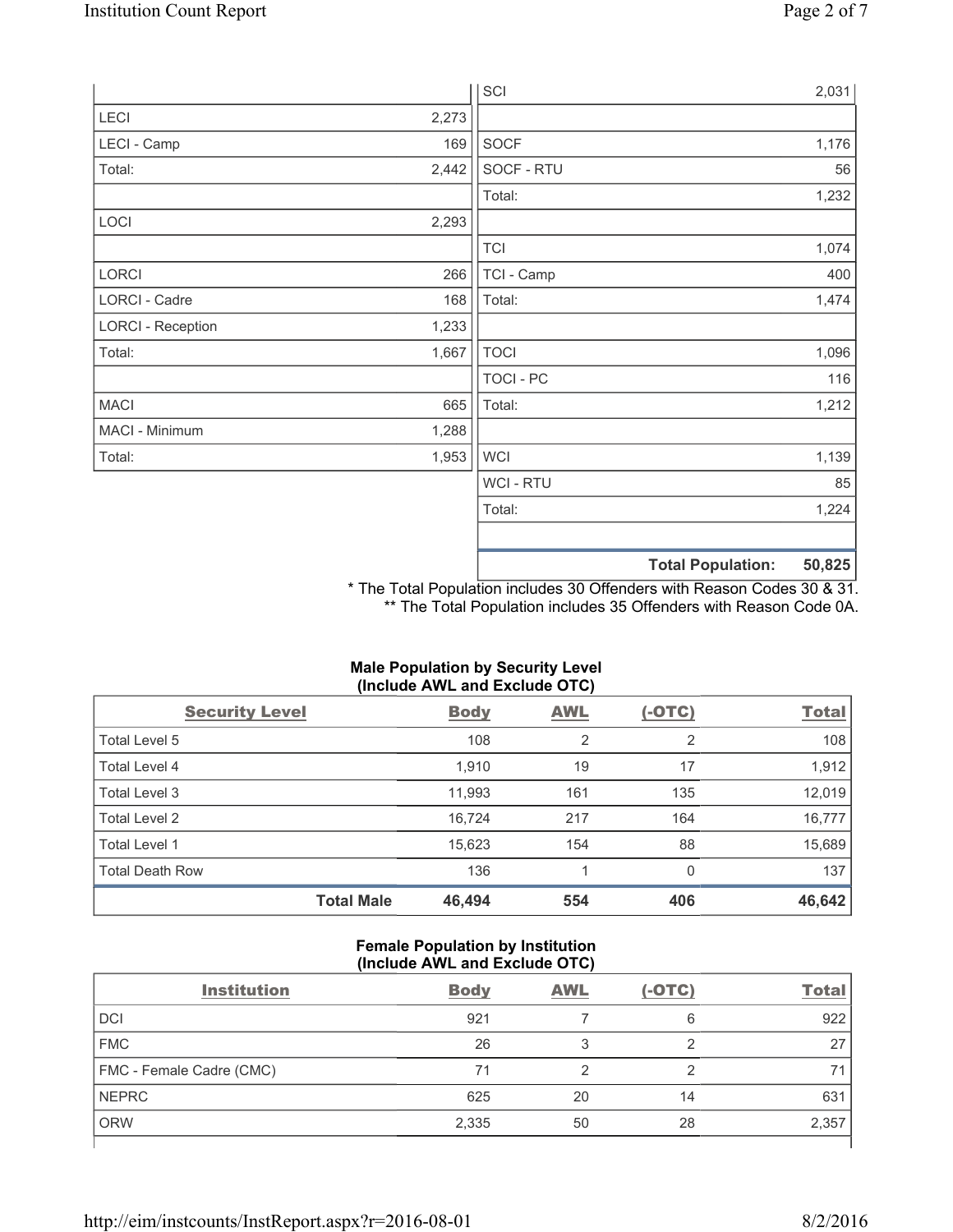| <b>ORW - Death Row</b> |                          |        | 0   |     |        |
|------------------------|--------------------------|--------|-----|-----|--------|
| ORW - PC               |                          | 17     |     |     | 18     |
| ORW - Reception        |                          | 224    |     |     | 225    |
| ORW - RTU              |                          | 43     |     |     | 43     |
|                        | <b>Total Female</b>      | 4,263  | 84  | 52  | 4,295  |
|                        | <b>Total Population:</b> | 50,757 | 638 | 458 | 50,937 |

#### **Male Population by Institution: Security Level 5 (Include AWL and Exclude OTC)**

|             | <b>Institution</b>   | <b>Body</b> | <b>AWL</b> | $(-OTC)$ | <b>Total</b> |
|-------------|----------------------|-------------|------------|----------|--------------|
| <b>OSP</b>  |                      | 104         |            |          | 104          |
| <b>SOCF</b> |                      |             |            |          |              |
| SOCF - RTU  |                      |             |            |          |              |
|             | <b>Total Level 5</b> | 108         |            |          | 108          |

# **Male Population by Institution: Security Level 4 (Include AWL and Exclude OTC)**

| <b>Institution</b>       |                      | <b>Body</b>    | <b>AWL</b>          | $(-OTC)$            | <b>Total</b>              |
|--------------------------|----------------------|----------------|---------------------|---------------------|---------------------------|
| CCI                      |                      | $\mathfrak{Z}$ | $\mathsf{O}\xspace$ | $\mathsf{O}\xspace$ | $\ensuremath{\mathsf{3}}$ |
| CRC                      |                      | 19             | $\mathbf 0$         | $\mathsf 0$         | 19                        |
| CRC - Reception          |                      | $\mathfrak{S}$ | $\mathsf{O}\xspace$ | $\mathsf 0$         | $\sqrt{3}$                |
| LECI                     |                      | $\overline{7}$ | $\mathsf{O}\xspace$ | 0                   | $\overline{7}$            |
| LOCI                     |                      | $\sqrt{2}$     | $\mathsf{O}\xspace$ | $\mathsf{O}\xspace$ | $\sqrt{2}$                |
| LORCI                    |                      | 7              | $\mathbf{1}$        | 1                   | $\overline{7}$            |
| <b>LORCI - Reception</b> |                      | $\overline{4}$ | $\mathbf 0$         | $\mathsf{O}\xspace$ | $\overline{4}$            |
| <b>MANCI</b>             |                      | 23             | $\mathsf{O}\xspace$ | 0                   | 23                        |
| <b>NCCI</b>              |                      | $\overline{4}$ | $\mathsf{O}\xspace$ | $\mathsf 0$         | $\overline{4}$            |
| NCI                      |                      | 3              | $\mathbf 0$         | $\mathsf{O}\xspace$ | $\sqrt{3}$                |
| <b>OSP</b>               |                      | 340            | $\overline{5}$      | 5                   | 340                       |
| <b>RCI</b>               |                      | 24             | $\mathsf{O}\xspace$ | $\mathsf{O}\xspace$ | 24                        |
| SCI                      |                      | $\overline{4}$ | $\mathbf 0$         | $\mathsf 0$         | $\overline{4}$            |
| <b>SOCF</b>              |                      | 1,169          | 11                  | $10$                | 1,170                     |
| SOCF - RTU               |                      | 51             | $\mathsf{O}\xspace$ | $\mathsf{O}\xspace$ | 51                        |
| <b>TOCI</b>              |                      | 201            | $\overline{2}$      | $\mathbf{1}$        | 202                       |
| <b>TOCI - PC</b>         |                      | 20             | $\mathsf{O}\xspace$ | $\mathsf{O}\xspace$ | 20                        |
| <b>WCI</b>               |                      | 23             | $\mathsf{O}\xspace$ | $\mathsf{O}\xspace$ | 23                        |
| <b>WCI-RTU</b>           |                      | $\mathfrak{S}$ | $\mathbf 0$         | $\boldsymbol{0}$    | $\sqrt{3}$                |
|                          | <b>Total Level 4</b> | 1,910          | 19                  | 17                  | 1,912                     |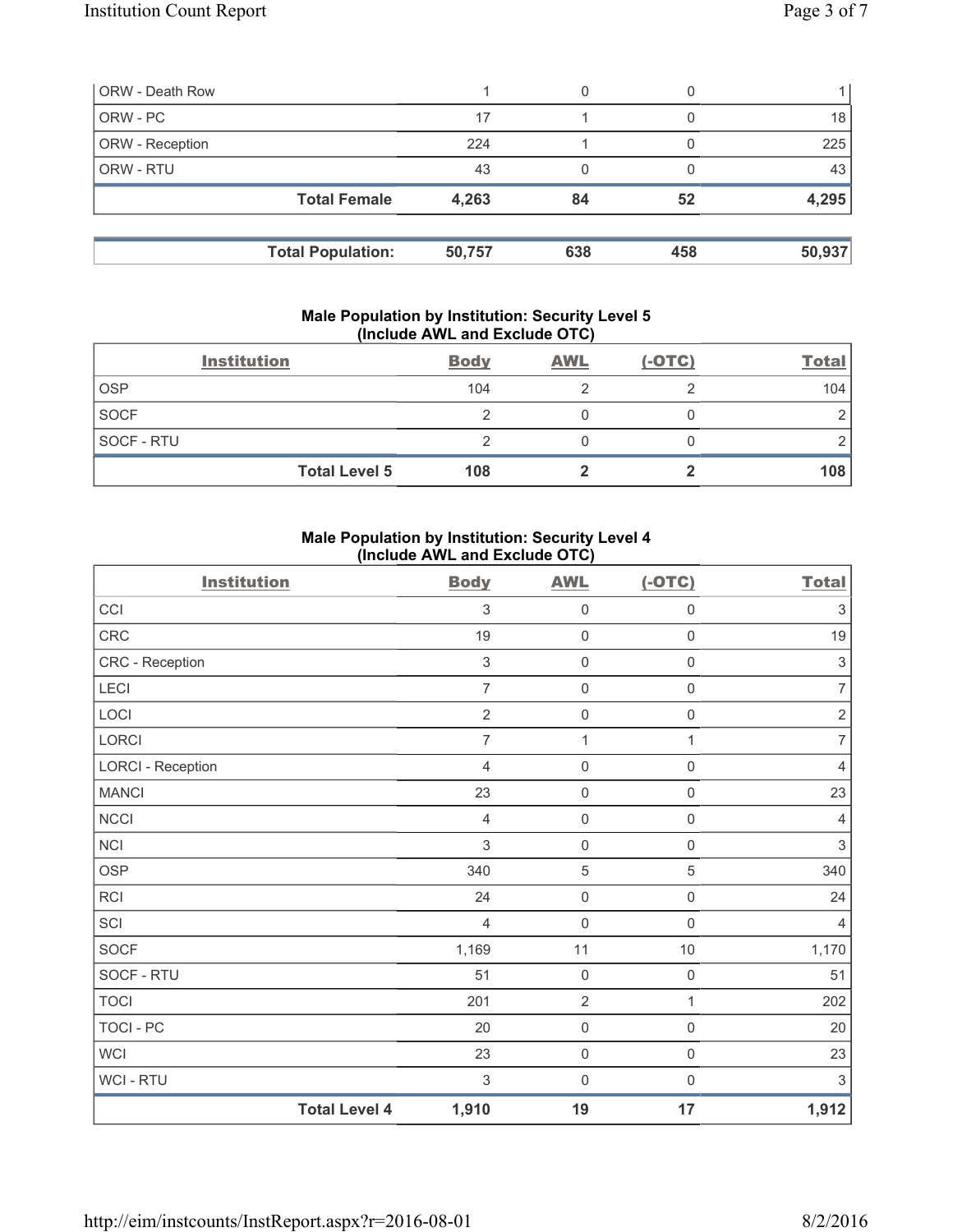| <b>Institution</b>                | <b>Body</b>    | <b>AWL</b>          | $(-OTC)$            | <b>Total</b>              |
|-----------------------------------|----------------|---------------------|---------------------|---------------------------|
| <b>ACI</b>                        | 30             | $\mathsf{O}\xspace$ | $\mathsf 0$         | 30                        |
| <b>ACI - RTU</b>                  | $\mathbf{1}$   | $\mathsf{O}\xspace$ | $\mathsf 0$         | 1                         |
| <b>BECI</b>                       | $\overline{4}$ | $\mathsf{O}\xspace$ | $\mathsf 0$         | 4                         |
| CCI                               | $\sqrt{5}$     | $\mathsf{O}\xspace$ | $\mathsf{O}\xspace$ | $\sqrt{5}$                |
| CRC                               | 98             | 11                  | 11                  | 98                        |
| CRC - Cadre                       | 194            | $\mathsf{O}\xspace$ | $\mathsf 0$         | 194                       |
| <b>CRC</b> - Reception            | 753            | 17                  | 11                  | 759                       |
| CRC - RTU                         | 46             | $\mathsf{O}\xspace$ | $\mathsf 0$         | 46                        |
| <b>FMC</b>                        | $\overline{4}$ | $\pmb{0}$           | $\mathsf 0$         | 4                         |
| FMC - Intensive Care - Male (CMC) | $\mathfrak{S}$ | $\mathsf{O}\xspace$ | $\mathsf 0$         | $\ensuremath{\mathsf{3}}$ |
| GCI                               | $\overline{2}$ | $\mathsf{O}\xspace$ | $\mathsf 0$         | $\sqrt{2}$                |
| <b>LAECI</b>                      | $\overline{2}$ | $\mathsf{O}\xspace$ | $\mathsf 0$         | $\overline{2}$            |
| LECI                              | 2,169          | 19                  | 17                  | 2,171                     |
| LOCI                              | 10             | $\mathsf{O}\xspace$ | $\mathsf{O}\xspace$ | 10                        |
| LORCI                             | 92             | 34                  | 30                  | 96                        |
| LORCI - Cadre                     | 123            | $\mathsf{O}\xspace$ | $\mathsf 0$         | 123                       |
| <b>LORCI - Reception</b>          | 835            | $\mathsf{O}\xspace$ | $\mathsf 0$         | 835                       |
| <b>MACI</b>                       | 587            | $\overline{4}$      | 3                   | 588                       |
| <b>MANCI</b>                      | 2,180          | 22                  | 19                  | 2,183                     |
| MCI                               | $\,6\,$        | $\mathsf{O}\xspace$ | $\mathsf 0$         | $6\,$                     |
| <b>NCCI</b>                       | 22             | $\mathbf{1}$        | $\mathbf{1}$        | 22                        |
| <b>NCI</b>                        | $\sqrt{5}$     | $\mathsf{O}\xspace$ | $\mathsf 0$         | $\sqrt{5}$                |
| PCI                               | 37             | $\mathsf{O}\xspace$ | $\mathsf 0$         | 37                        |
| RCI                               | 1,809          | 26                  | 19                  | 1,816                     |
| <b>RICI</b>                       | $\overline{2}$ | $\mathsf{O}\xspace$ | $\mathsf 0$         | $\mathbf 2$               |
| SCI                               | $\,$ 5 $\,$    | $\mathsf{O}\xspace$ | $\mathsf{O}\xspace$ | $\,$ 5 $\,$               |
| SOCF                              | $\overline{4}$ | $\mathsf 0$         | $\mathsf 0$         | $\overline{4}$            |
| SOCF - RTU                        | $\mathfrak{S}$ | $\mathsf{O}\xspace$ | $\mathsf 0$         | $\sqrt{3}$                |
| <b>TCI</b>                        | 1,000          | 12                  | $\boldsymbol{9}$    | 1,003                     |
| TCI - Camp                        | $\mathbf{1}$   | $\mathsf 0$         | $\mathsf{O}\xspace$ | $\mathbf{1}$              |
| <b>TOCI</b>                       | 742            | $\overline{4}$      | $\overline{4}$      | 742                       |
| <b>TOCI - PC</b>                  | 95             | $\mathsf{O}\xspace$ | $\mathsf 0$         | 95                        |
| <b>WCI</b>                        | 1,046          | 11                  | 11                  | 1,046                     |
| WCI - RTU                         | 78             | $\mathsf{O}\xspace$ | $\mathsf{O}\xspace$ | 78                        |
| <b>Total Level 3</b>              | 11,993         | 161                 | 135                 | 12,019                    |

# **Male Population by Institution: Security Level 3 (Include AWL and Exclude OTC)**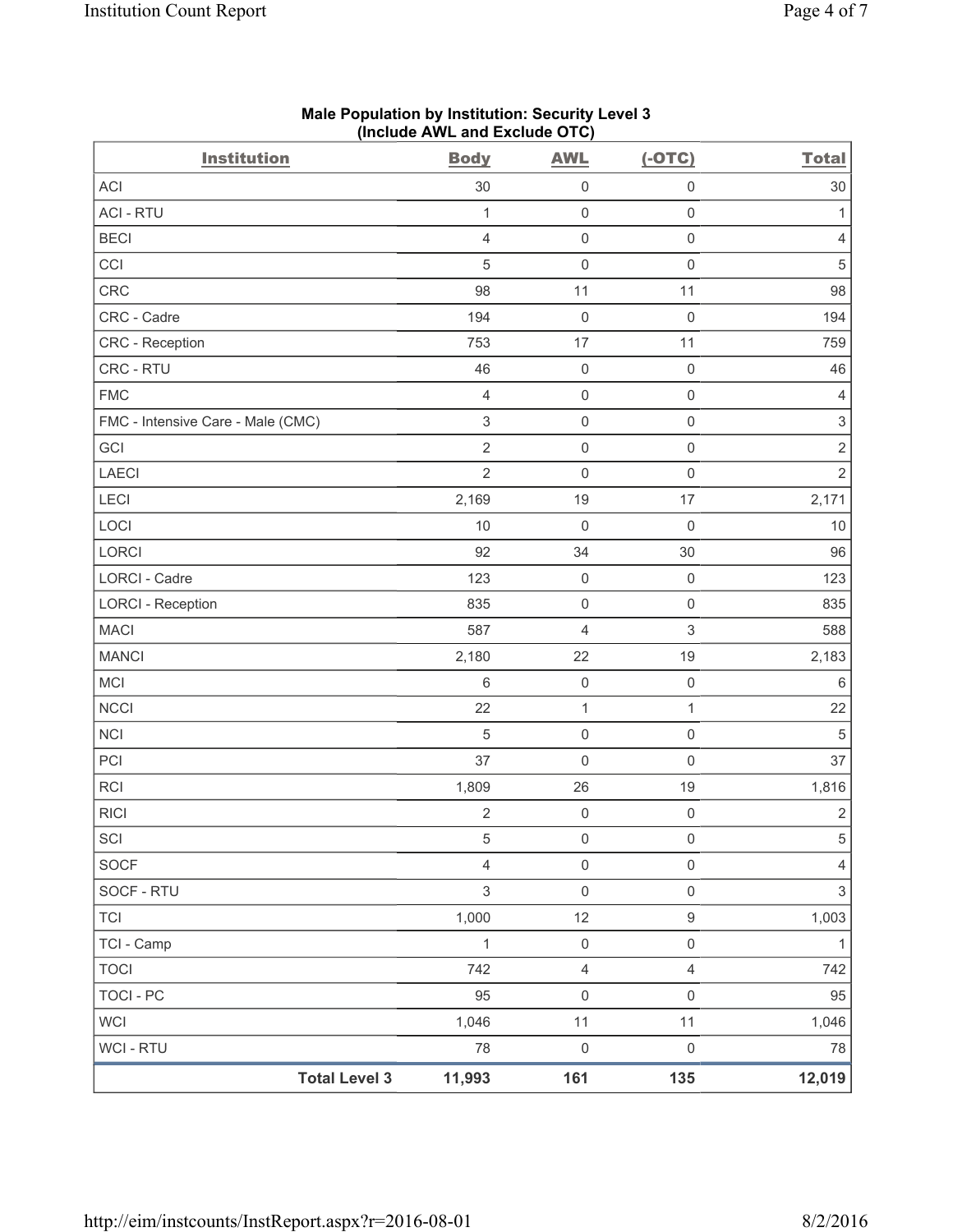| <b>Institution</b>                | $($ molution $\overline{C}$ and $\overline{C}$ actual $\overline{C}$ is $\overline{C}$<br><b>Body</b> | <b>AWL</b>                | $(-OTC)$                  | <b>Total</b> |
|-----------------------------------|-------------------------------------------------------------------------------------------------------|---------------------------|---------------------------|--------------|
| ACI                               | 738                                                                                                   | 6                         | 5                         | 739          |
| ACI - PC                          | 89                                                                                                    | $\mathsf{O}\xspace$       | $\mathsf{O}\xspace$       | 89           |
| <b>ACI - RTU</b>                  | 76                                                                                                    | $\mathsf{O}\xspace$       | $\mathsf 0$               | 76           |
| <b>BECI</b>                       | 1,431                                                                                                 | 19                        | 15                        | 1,435        |
| CCI                               | 1,816                                                                                                 | 12                        | $\overline{7}$            | 1,821        |
| <b>CRC</b>                        | 187                                                                                                   | 4                         | $\sqrt{2}$                | 189          |
| CRC - Cadre                       | 23                                                                                                    | $\mathsf 0$               | $\mathsf 0$               | 23           |
| CRC - Reception                   | 221                                                                                                   | 6                         | $\,6\,$                   | 221          |
| CRC - RTU                         | $\,6$                                                                                                 | $\mathsf{O}\xspace$       | $\mathsf 0$               | $\,6\,$      |
| CRC - Youth                       | $\mathbf{1}$                                                                                          | $\mathbf{1}$              | $\mathbf{1}$              | 1            |
| <b>FMC</b>                        | $\,6$                                                                                                 | $\mathsf{O}\xspace$       | $\mathsf 0$               | $\,6\,$      |
| FMC - Intensive Care - Male (CMC) | 18                                                                                                    | $\mathsf{O}\xspace$       | $\mathsf 0$               | 18           |
| GCI                               | 714                                                                                                   | $10$                      | 5                         | 719          |
| <b>GCI-RTU</b>                    | 17                                                                                                    | $\mathsf{O}\xspace$       | $\mathsf 0$               | 17           |
| <b>LAECI</b>                      | 1,115                                                                                                 | 15                        | 13                        | 1,117        |
| LECI                              | 87                                                                                                    | $\mathsf{O}\xspace$       | $\mathsf 0$               | 87           |
| LOCI                              | 1,265                                                                                                 | 12                        | $\mathsf g$               | 1,268        |
| LORCI                             | 123                                                                                                   | 17                        | 16                        | 124          |
| <b>LORCI - Cadre</b>              | 42                                                                                                    | $\mathsf 0$               | $\mathsf{O}\xspace$       | 42           |
| <b>LORCI - Reception</b>          | 285                                                                                                   | $\mathbf 2$               | $\overline{2}$            | 285          |
| MACI                              | 78                                                                                                    | $\ensuremath{\mathsf{3}}$ | $\ensuremath{\mathsf{3}}$ | 78           |
| <b>MANCI</b>                      | 36                                                                                                    | $\sqrt{2}$                | $\sqrt{2}$                | 36           |
| <b>MCI</b>                        | 1,647                                                                                                 | 28                        | 19                        | 1,656        |
| MCI - Camp                        | $\mathbf{1}$                                                                                          | $\mathsf{O}\xspace$       | $\mathsf 0$               | $\mathbf{1}$ |
| <b>NCCI</b>                       | 1,535                                                                                                 | 11                        | 10                        | 1,536        |
| NCCI - Camp                       | 24                                                                                                    | $\mathsf 0$               | $\mathsf{O}\xspace$       | 24           |
| <b>NCI</b>                        | 1,618                                                                                                 | 18                        | 17                        | 1,619        |
| PCI                               | 717                                                                                                   | $\overline{7}$            | $\,6\,$                   | 718          |
| <b>RCI</b>                        | 246                                                                                                   | $\mathsf{O}\xspace$       | $\mathsf 0$               | 246          |
| <b>RICI</b>                       | 1,538                                                                                                 | 31                        | 18                        | 1,551        |
| SCI                               | 896                                                                                                   | 13                        | $\,8\,$                   | 901          |
| <b>TCI</b>                        | 33                                                                                                    | $\mathsf{O}\xspace$       | $\mathsf 0$               | 33           |
| <b>TOCI</b>                       | 21                                                                                                    | $\mathsf{O}\xspace$       | $\mathsf{O}\xspace$       | 21           |
| <b>TOCI - PC</b>                  | $\mathbf{1}$                                                                                          | $\mathsf{O}\xspace$       | $\mathsf{O}\xspace$       | 1            |
| <b>WCI</b>                        | 69                                                                                                    | $\mathsf{O}\xspace$       | $\mathsf{O}\xspace$       | 69           |
| <b>WCI-RTU</b>                    | $\overline{4}$                                                                                        | $\mathsf{O}\xspace$       | $\mathsf{O}\xspace$       | 4            |
| <b>Total Level 2</b>              | 16,724                                                                                                | 217                       | 164                       | 16,777       |

**Male Population by Institution: Security Level 2 (Include AWL and Exclude OTC)**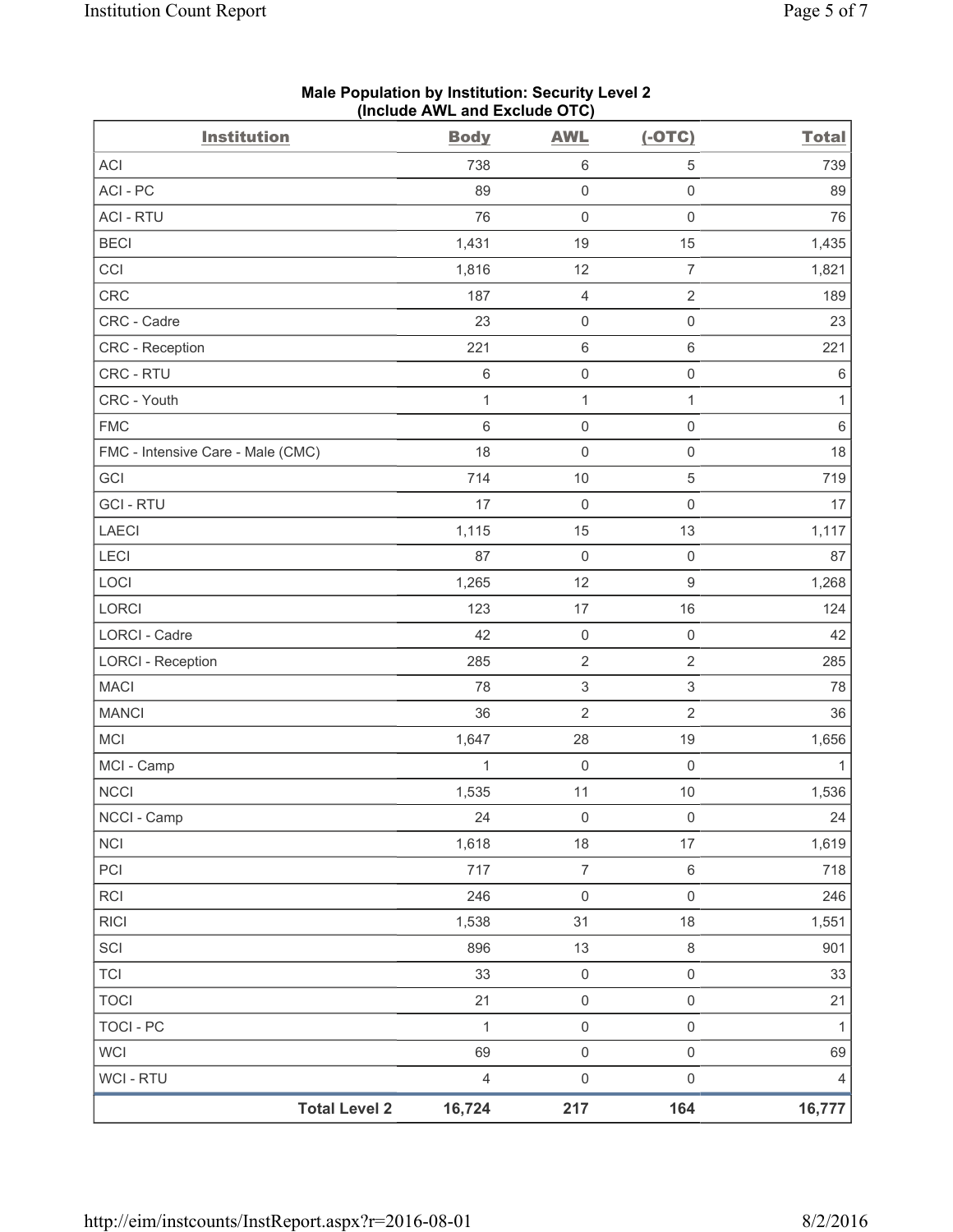| <b>Institution</b>                | <b>Body</b> | <b>AWL</b>              | $(-OTC)$            | <b>Total</b> |
|-----------------------------------|-------------|-------------------------|---------------------|--------------|
| <b>ACI</b>                        | 685         | 3                       | $\,$ 3 $\,$         | 685          |
| ACI - PC                          | 1           | $\mathsf{O}\xspace$     | $\mathsf{O}\xspace$ | $\mathbf{1}$ |
| <b>ACI - RTU</b>                  | 34          | $\mathbf 0$             | $\mathsf 0$         | 34           |
| <b>BECI</b>                       | 768         | 13                      | $\overline{7}$      | 774          |
| <b>BECI</b> - Camp                | 481         | $\mathsf{O}\xspace$     | $\mathsf{O}\xspace$ | 481          |
| CCI                               | 772         | 7                       | $\overline{4}$      | 775          |
| CRC                               | 75          | 2                       | $\sqrt{2}$          | 75           |
| <b>CRC</b> - Reception            | 82          | 3                       | $\mathsf 3$         | 82           |
| CRC - RTU                         | 1           | $\mathsf{O}\xspace$     | $\mathsf{O}\xspace$ | 1            |
| <b>FMC</b>                        | 455         | $\overline{\mathbf{4}}$ | $\mathsf 3$         | 456          |
| FMC - Intensive Care - Male (CMC) | 22          | 0                       | $\mathsf{O}\xspace$ | 22           |
| GCI                               | 511         | 10                      | $\overline{7}$      | 514          |
| GCI - Camp                        | 754         | $\sqrt{2}$              | $\overline{2}$      | 754          |
| <b>GCI-RTU</b>                    | 5           | $\mathbf 0$             | $\mathsf 0$         | 5            |
| <b>LAECI</b>                      | 660         | $\overline{\mathbf{4}}$ | $\sqrt{2}$          | 662          |
| LECI                              | 10          | 1                       | 1                   | 10           |
| LECI - Camp                       | 169         | $\mathbf 0$             | $\mathsf{O}\xspace$ | 169          |
| LOCI                              | 1,016       | 6                       | $\sqrt{3}$          | 1,019        |
| LORCI                             | 44          | $\,8\,$                 | $\,6\,$             | 46           |
| <b>LORCI - Cadre</b>              | 3           | $\mathbf 0$             | $\mathsf{O}\xspace$ | $\sqrt{3}$   |
| <b>LORCI - Reception</b>          | 109         | 0                       | $\mathsf{O}\xspace$ | 109          |
| MACI - Minimum                    | 1,288       | 4                       | $\sqrt{2}$          | 1,290        |
| <b>MANCI</b>                      | 21          | 3                       | $\overline{2}$      | 22           |
| MANCI - Camp                      | 406         | $\sqrt{2}$              | $\sqrt{2}$          | 406          |
| <b>MCI</b>                        | 552         | $\overline{7}$          | $\overline{4}$      | 555          |
| MCI - Camp                        | 369         | $\mathsf{O}\xspace$     | $\mathsf{O}\xspace$ | 369          |
| <b>NCCI</b>                       | 861         | 15                      | $\boldsymbol{9}$    | 867          |
| NCCI - Camp                       | 454         | $\mathsf{O}\xspace$     | $\mathsf{O}\xspace$ | 454          |
| <b>NCI</b>                        | 810         | $\,$ 5 $\,$             | $\mathfrak{S}$      | 812          |
| <b>OSP</b>                        | $\,6\,$     | $\sqrt{2}$              | $\overline{2}$      | $\,6\,$      |
| OSP - Camp                        | 107         | $\mathsf{O}\xspace$     | $\mathsf{O}\xspace$ | 107          |
| PCI                               | 1,344       | 23                      | $\overline{7}$      | 1,360        |
| <b>RICI</b>                       | 1,050       | 11                      | $\boldsymbol{7}$    | 1,054        |
| SCI                               | 1,126       | $\,8\,$                 | $\mathsf{O}\xspace$ | 1,134        |
| <b>TCI</b>                        | 41          | $\boldsymbol{9}$        | $\,6\,$             | 44           |
| TCI - Camp                        | 399         | $\mathsf 0$             | $\mathsf{O}\xspace$ | 399          |
| <b>TOCI</b>                       | 132         | $\overline{c}$          | $\mathbf{1}$        | 133          |

### **Male Population by Institution: Security Level 1 (Include AWL and Exclude OTC)**